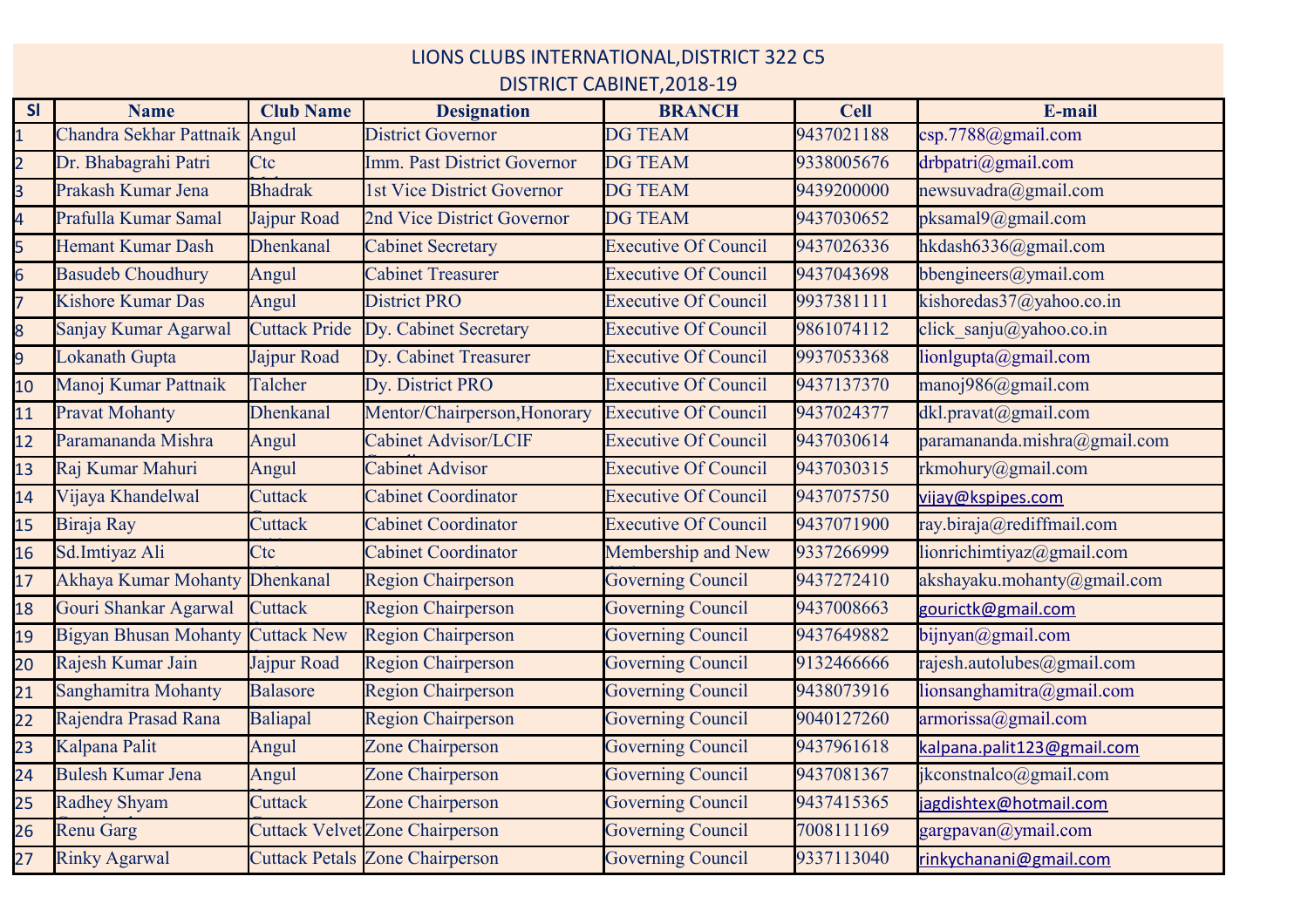| 28 | <b>Alok Kumar Das</b>              |                                   | <b>Cuttack Active Zone Chairperson</b> | <b>Governing Council</b>           | 9337262878 | das.alokkumar2009@gmail.com    |
|----|------------------------------------|-----------------------------------|----------------------------------------|------------------------------------|------------|--------------------------------|
| 29 | Sonu Khandelwal                    | <b>Balasore</b>                   | Zone Chairperson                       | <b>Governing Council</b>           | 9937321252 | sonu.msrit@gmail.com           |
| 30 | <b>Kishore Kumar Dash</b>          | Birajakhetra                      | Zone Chairperson                       | <b>Governing Council</b>           | 9437024167 | kishoredash@gmail.com          |
| 31 | <b>Bishnu Kumar Maroo</b>          | <b>Balasore</b>                   | Zone Chairperson                       | <b>Governing Council</b>           | 9437066386 | maroobishnu@yahoo.com          |
| 32 | Samita Samal                       |                                   | <b>Balasore Lady Zone Chairperson</b>  | <b>Governing Council</b>           | 9437129115 | samitasamal14@gmail.com        |
| 33 | Satyajit Mohapatra                 | Cuttack                           | zone Chairperson                       | <b>Governing Council</b>           | 9438015925 | lionsatyajit@rediffmail.com    |
| 34 | Hrudananda Mishra                  |                                   | Kalinga Nagar zone Chairperson         | <b>Governing Council</b>           | 9937622590 | kunamisra90@gmail.com          |
| 35 | Sunil Murarka                      | <b>Cuttack Pride</b>              | <b>Team Coordinator</b>                | <b>GLT</b>                         | 9437022198 | sunil@murarkagroup.co.in       |
| 36 | Sanjay Santuka                     | Cuttack                           | <b>Team Coordinator</b>                | <b>Joint Coordinator GLT</b>       | 9937166007 | casanjaykumarsantuka@gmail.com |
| 37 | <b>Bhagaban Gupta</b>              | <b>Balasore</b>                   | <b>Team Coordinator</b>                | <b>GMT</b>                         | 9437015391 | bls.shreekri@gmail.com         |
| 38 | Sarat Kumar Pradhan                | Kalinga Nagar                     | <b>Team Coordinator</b>                | <b>Joint Coordinator GMT</b>       | 9437511027 | sarat.pradhan@gmail.com        |
| 39 | Sangram Ranjan Das                 | Angul                             | <b>Team Coordinator</b>                | <b>GST</b>                         | 9439016019 | sangram.ranjan.das@gmail.com   |
| 40 | <b>Bishnu Charan Das</b>           | Cuttack                           | <b>Team Coordinator</b>                | Joint Coordinator GST              | 9853535925 | dasbishnu1955@gmail.com        |
| 41 | Kishore Kumar Muduli               | <b>Cuttack Elite</b>              | <b>Team Coordinator</b>                | <b>Greeter Commette</b>            | 7873970705 | kpmuduli@rediffmail.com        |
| 42 | Satyabrata Bhuyan                  | Baripada                          | <b>Team Leader</b>                     | <b>TL GREETER</b>                  | 9437380104 | lionsclubbpd@yahoo.co.in       |
| 43 | Loknath Padhi                      | <b>Cuttack Active Team Leader</b> |                                        | <b>TL GREETER</b>                  | 9437088333 | lokanathpadhi@rediffmail.com   |
| 44 | Nalinikanta Upadhyay               | Angul                             | <b>Team Leader</b>                     | <b>TL GREETER</b>                  | 9040289963 | nalinikant.123@rediffmail.com  |
| 45 | Kishore Kumar Mohanty Balasore New |                                   | <b>Team Leader</b>                     | Membership and New                 | 9437161985 | kishore010161@gmail.com        |
| 46 | Om Prakash Gupta                   | <b>Bhadrak</b>                    | <b>Team Coordinator</b>                | <b>BULETIN</b>                     | 9437060272 | opgupta1957@yahoo.co.in        |
| 47 | <b>Sunil Gaur</b>                  | Talcher                           | <b>Team Leader</b>                     | <b>BULETIN</b>                     | 9437045115 | asianearthmovers.5@gmail.com   |
| 48 | <b>Prabhat Palit</b>               | Angul                             | <b>District Coordinator</b>            | <b>CSR</b>                         | 9437068105 | prabhat.palit@indfab.in        |
| 49 | Girija Mishra                      | <b>Balasore</b>                   | <b>Team Leader</b>                     | <b>CSR</b>                         | 9338311179 | girija.gg@rediffmail.com       |
| 50 | Kishore Kumar Sahu                 | Angul                             | <b>Team Leader</b>                     | <b>CSR</b>                         | 9437055538 |                                |
| 51 | Pralubdha Jena                     | Jajpur Road                       | <b>Team Leader</b>                     | <b>CSR</b>                         | 9861248200 | jenapk@rediffmail.com          |
| 52 | Chinmay Kumar Jena                 | Jajpur Road                       | <b>Team Coordinator</b>                | <b>Legacy Project</b>              | 9338710148 | Inchinmayajena@gmail.com       |
| 53 | Arun Kumar Agarwalla               | Chandbali                         | <b>Team Leader</b>                     | <b>Legacy Project</b>              | 9090002550 | arunsalesrtl@gmail.com         |
| 54 | <b>Ashok Kumar Barik</b>           | <b>Cuttack Active Team Leader</b> |                                        | <b>Legacy Project</b>              | 9437169033 | ashokbarik63@gmail.com         |
| 55 | <b>Biswanath Acharya</b>           | <b>Dhenkanal</b>                  | <b>Team Leader</b>                     | <b>Legacy Project</b>              | 9437941341 | acharya.biswanath25@gmail.com  |
| 56 | Sunita Ray                         | Cuttack                           | <b>Team Coordinator</b>                | DistConvention&Installa 9437054370 |            | insider.sunita@rediffmail.com  |
| 57 | Sailendra Kumar Das                | Cuttack                           | <b>Team Coordinator</b>                | Culteral and Community 9437114867  |            | sailendradas1037@gmail.com     |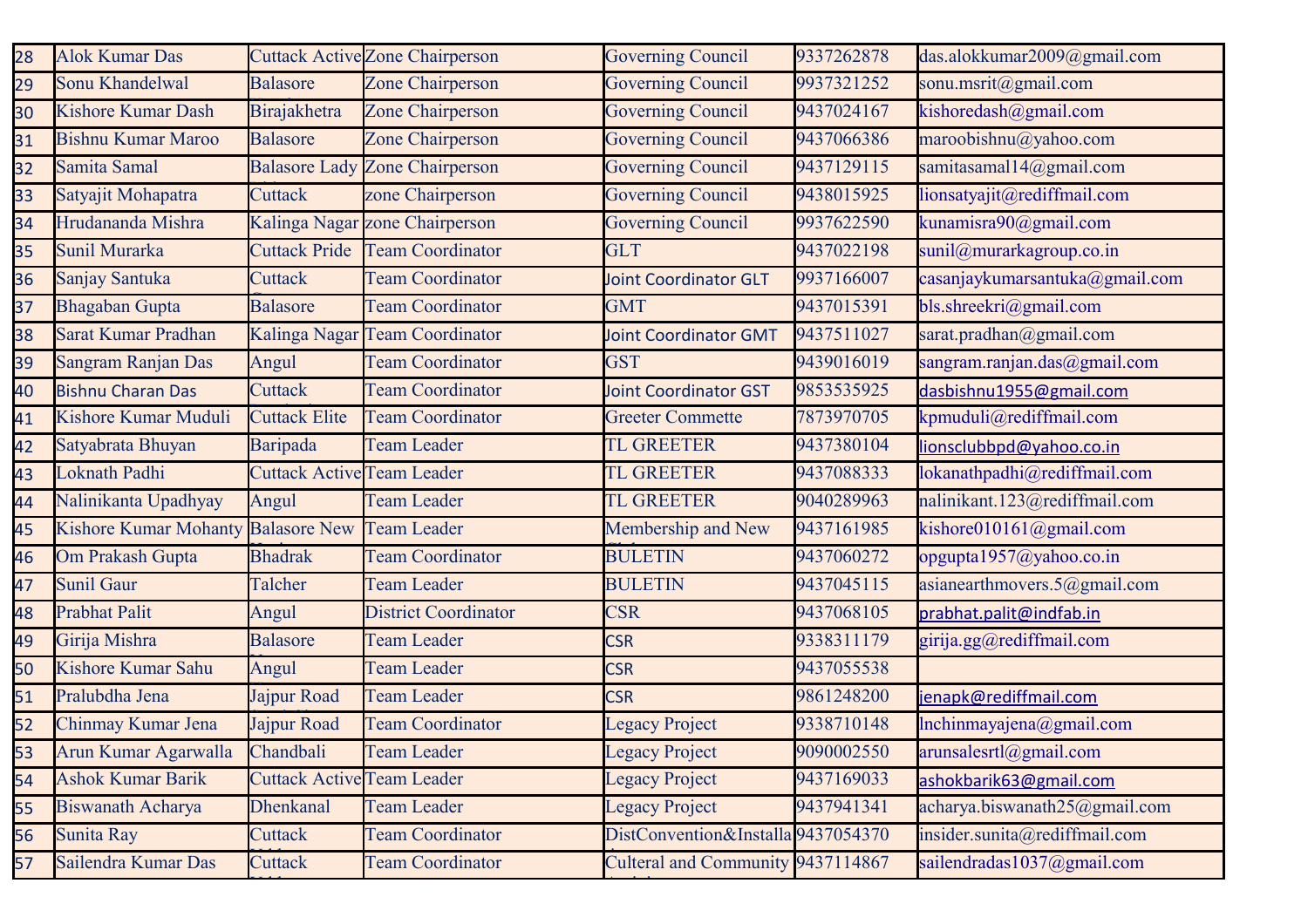| 58 | Sunanda Sahu                     | Cuttack              | <b>Team Leader</b>      | Culteral and Community 9437841943   |            | jethy.sunanda@gmail.com        |
|----|----------------------------------|----------------------|-------------------------|-------------------------------------|------------|--------------------------------|
| 59 | <b>Ashok Kumar Modi</b>          | Cuttack              | <b>Team Leader</b>      | Culteral and Community 9338027122   |            | akmodi1948@gmail.com           |
| 60 | Rabindra Kumar Bajoria           | <b>Cuttack Pride</b> | <b>Team Coordinator</b> | Diabetic                            | 9437066887 | laxmi bajoria@yahoo.co.in      |
| 61 | Rajiv Kumar Das                  | <b>Balasore New</b>  | <b>Team Leader</b>      | Diabetic                            | 9437087674 | lionrajivdas@gmail.com         |
| 62 | <b>Akash Nayak</b>               | <b>Cuttack CDA</b>   | <b>Team Leader</b>      | Diabetic                            | 9937054405 | akash.n1977@gmail.com          |
| 63 | <b>Prasant Kumar Biswal</b>      | Jajpur Road          | <b>Team Leader</b>      | Diabetic                            | 9437030295 | salesbiswal@gmail.com          |
| 64 | Surya Sarathi Behera             | Cuttack              | <b>Team Coordinator</b> | Environment                         | 9437020465 | surya behera@yahoo.com         |
| 65 | Susanta Kumar Setha              | Angul                | <b>Team Leader</b>      | Environment                         | 9439471587 | susantsethsk@gmail.com         |
| 66 | Bijaya Kumar Parida              | <b>Basta</b>         | <b>Team Leader</b>      | Environment                         | 9437436764 | bijayparida58@gmail.com        |
| 67 | Jagdish Ch. Khandelwal           | Baripada             | <b>Team Coordinator</b> | <b>Fund Raising</b>                 | 8895188777 |                                |
| 68 | Abinash Chandra Puri             | Baripada             | <b>Team Leader</b>      | <b>Fund Raising</b>                 | 9437030074 | sumit.puri@gmail.com           |
| 69 | <b>Suresh Jain</b>               | Cuttack              | <b>Team Leader</b>      | <b>Fund Raising</b>                 | 9437024199 | kundliactc@yahoo.com           |
| 70 | Niranjanlal Gupta                | <b>Bhadrak</b>       | <b>Team Coordinator</b> | <b>International Relation</b>       | 9937270501 | niranjanbhandar@gmail.com      |
| 71 | Satyanarayan Gupta               | <b>Basta</b>         | Team Leader             | <b>International Relation</b>       | 9437062142 | gupta.satyanarayan55@gmail.com |
| 72 | <b>Bandita Parida</b>            | Jajpur Road          | <b>Team Coordinator</b> | LEO                                 | 9937022171 | Inbandita@gmail.com            |
| 73 | Anjali Singh                     | Angul                | <b>Team Leader</b>      | <b>LEO</b>                          | 9861048069 | 2601anjali@gmail.com           |
| 74 | Dipak Kumar Choudhury Kendrapada |                      | <b>Team Leader</b>      | LEO                                 | 9438298166 | liondeepakchoudhury@gmail.com  |
| 75 | Bijay Mohapatra                  | Mayurbhanj           | <b>Team Leader</b>      | <b>LEO</b>                          | 9668085742 | bijaymohapatra60@gmail.com     |
| 76 | Sumita Dutta                     | <b>Balasore</b>      | <b>Team Coordinator</b> | <b>Peace Poster</b>                 | 9937145960 | mrs.sumita.dutta@gmail.com     |
| 77 | <b>Basudev Pradhan</b>           | <b>Basta</b>         | <b>Team Leader</b>      | <b>Peace Poster</b>                 | 9437173555 | basudevpradhan36@gmail.com     |
| 78 | Pravat Kumar Patra               | Mayurbhanj           | <b>Team Leader</b>      | Peace Poster                        | 9438232671 | mayurbhanjroyals@yahoo.co.in   |
| 79 | Nanda Kishore Karnani            | Baripada             | <b>Team Leader</b>      | <b>Peace Poster</b>                 | 9437036360 | n.karnani@yahoo.com            |
| 80 | Kamal Agarwal                    | Cuttack              | <b>Team Coordinator</b> | <b>Public Relation</b>              | 9437020694 | kamalagarwal694@gmail.com      |
| 81 | Girija Shankar Das               | Mayurbhanj           | <b>Team Coordinator</b> | PR and Lions Information 9437034050 |            | girija trans@rediffmail.com    |
| 82 | Jhadeswar Pradhan                | <b>Baliapal</b>      | <b>Team Leader</b>      | PR and Lions Information 9937223177 |            | jhadeswarpradhan1957@gmail.com |
| 83 | Gopiram Agarwal                  | Chandbali            | <b>Team Leader</b>      | PR and Lions Information 9437377013 |            | $ln$ gopiram $@$ gmail.com     |
| 84 | Vivek Raj Bajpai                 | <b>Balasore</b>      | <b>Team Coordinator</b> | Reading Action Program 9437063486   |            | balchems@gmail.com             |
| 85 | Sanjay Kumar Das                 | <b>Balasore</b>      | <b>Team Coordinator</b> | <b>Sight First</b>                  | 9437069839 | lionsanjaydas@rediffmail.com   |
| 86 | Rajesh Khandelwal Jr.            | <b>Balasore</b>      | <b>Team Leader</b>      | <b>Sight First</b>                  | 9437068869 | rajeshrawat1966@gmail.com      |
| 87 | Niraj Bajoria                    | <b>Cuttack Pride</b> | <b>Team Leader</b>      | <b>Sight First</b>                  | 9338182340 | nirajbajoria@gmail.com         |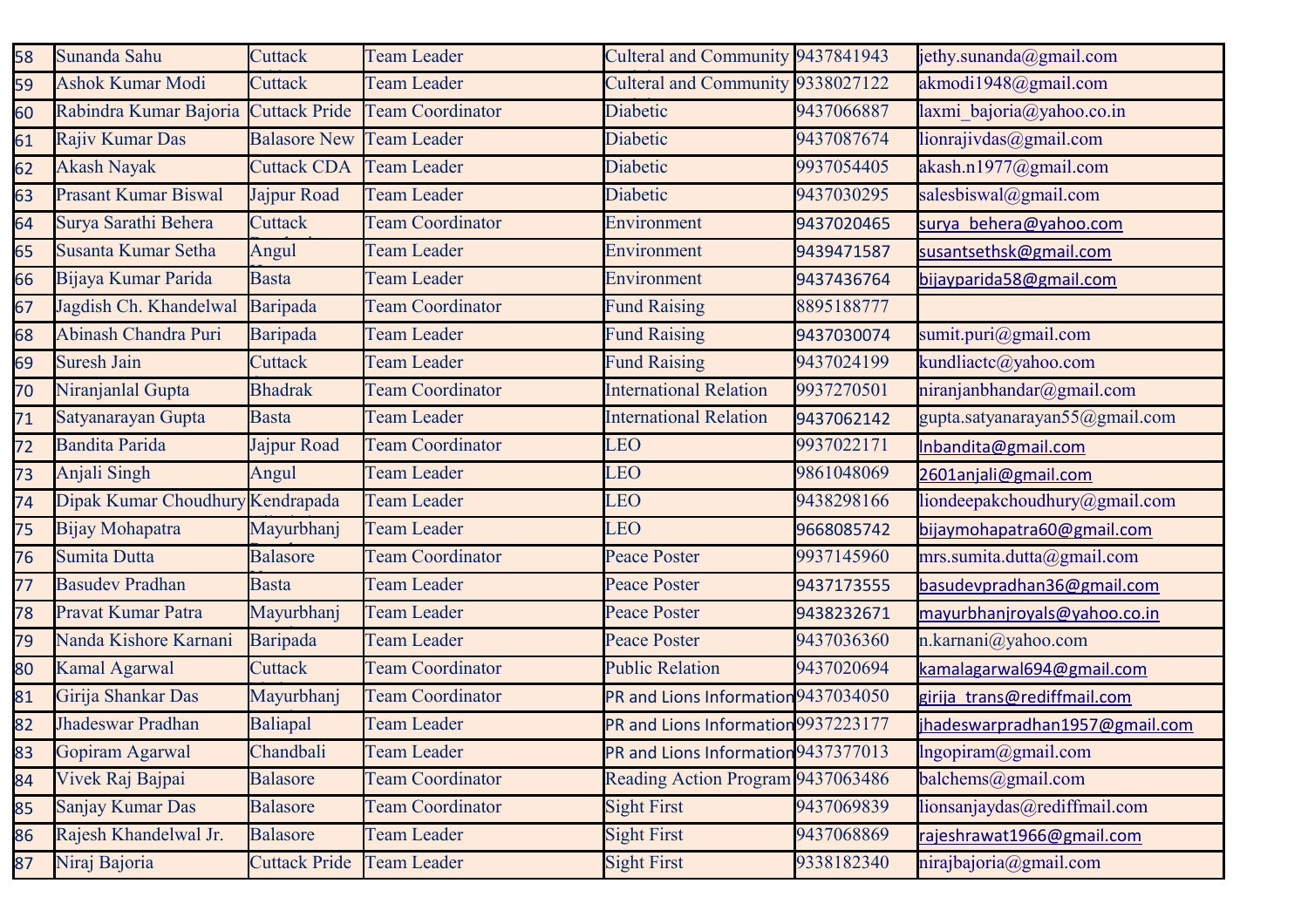| 88  | Prafulla Kumar Deo        | Kalinga Nagar Team Leader |                                        | <b>Sight First</b>            | 9437441334 | pkdeo1957@gmail.com                |
|-----|---------------------------|---------------------------|----------------------------------------|-------------------------------|------------|------------------------------------|
| 89  | Sanjay Kumar Jena         | Baliapal                  | <b>Team Leader</b>                     | <b>Sight First</b>            | 9937976048 | jenasanjaykumar110@gmail.com       |
| 90  | Satya Narayan Karnani     | <b>Basta</b>              | <b>Team Coordinator</b>                | <b>Pediatric Vision</b>       | 9437010150 | satyanarayan.basta@gmail.com       |
| 91  | Mamata Das                | Balasore                  | <b>Team Coordinator</b>                | <b>Women Empowerment</b>      | 9437298507 |                                    |
| 92  | <b>Santosh Kumar</b>      | Baripada                  | <b>Team Leader</b>                     | Women Empowerment             | 9437034111 | santosh khandelwal2007@yahoo.com   |
| 93  | <b>Mita Mohanty</b>       | <b>Balasore</b>           | <b>Team Leader</b>                     | <b>Women Empowerment</b>      | 9437267038 |                                    |
| 94  | Prajna Paramita Nayak     | <b>Balasore</b>           | <b>Team Leader</b>                     | Women Empowerment             | 9040704871 | prajnaparamita nayak@birlatyre.com |
| 95  | Sampati Moda              | <b>Cuttack Pearl</b>      | <b>Team Coordinator</b>                | <b>GMT-Family &amp; Women</b> | 9861042079 | sampatimoda@gmail.com              |
| 96  | Neelam Saha               |                           | <b>Cuttack Velvet Team Coordinator</b> | Lions Service for             | 9437071666 | neeloo 5@yahoo.co.in               |
| 97  | Sunita Gupta              |                           | <b>Cuttack Velvet Team Coordinator</b> | Lions Quest                   | 9937022788 | sunitadeshgupta@gmail.com          |
| 98  | Sangeeta Karnani          |                           | <b>Cuttack Velvet Team Coordinator</b> | <b>Co-Chairperson Lions</b>   | 9437816888 | sangitakarnany65@gmail.com         |
| 99  | <b>Babita Bachu</b>       | <b>Balasore</b>           | <b>Team Leader</b>                     | <b>Lions Quest</b>            | 9861645749 | bbabita21@gmail.com                |
| 100 | Kishanlal Agarwal         | Baripada                  | <b>Team Leader</b>                     | <b>Lions Quest</b>            | 9437033791 | kishanagarwalla@rediffmail.com     |
| 101 | Rajesh Khandelwal Sr.     | Balasore                  | <b>Team Coordinator</b>                | Youth                         | 9437063431 | rkassociatesbls@rediffmail.com     |
| 102 | <b>Pramod Kumar Karan</b> | <b>Balasore</b>           | <b>Team Leader</b>                     | Youth                         | 9437052965 | pkkaran55@gmail.com                |
| 103 | Soumya Ranjan Yadab       | <b>Balasore</b>           | <b>Team Leader</b>                     | Youth                         | 9777774050 | soumyaranjan.jadav@gmail.com       |
| 104 | Amulya Kumar Dash         | Cuttack                   | <b>Team Leader</b>                     | Youth                         | 9437965090 | dash.amulyakumar@gmail.com         |
| 105 | <b>Gobind Prasad More</b> | <b>Bhadrak</b>            | <b>Team Coordinator</b>                | <b>LIONS IDOL</b>             | 7008230709 | gpmore@gmail.com                   |
| 106 | Jadumani Sahu             | Talcher                   | <b>Team Coordinator</b>                | Constitution & Bye            | 9437289123 | jmsahu55@gmail.com                 |
| 107 | Sasanka Sekhar Pradhan    | Harihar                   | <b>Team Coordinator</b>                | <b>Lions Bhawan</b>           | 9937566669 | sasank.mmx@gmail.com               |
| 108 | Nabendu Pradhan           | Jaleswar                  | <b>Team Coordinator</b>                | Hearing preservation          | 9437871899 | lion.nabendu@rediffmail.com        |
| 109 | Indira Nayak              | Cuttack                   | <b>Team Coordinator</b>                | <b>ALERT</b>                  | 9437270694 | indiranayak789@gmail.com           |
| 110 | Karuna Pattnaik           | Angul                     | <b>Special Invitee</b>                 |                               | 6764220488 | csp.7788@gmail.com                 |
| 111 | Abhaya Kumar Singh        | Angul                     | <b>Special Invitee</b>                 |                               | 9439711132 | abhayakumarsinghs@gmail.com        |
|     | 112 Biswaranjan Garnayak  | Angul                     | <b>Special Invitee</b>                 |                               | 7894355695 | brgarnaik@gmail.com                |
| 113 | Manoranjan Jena           | Angul                     | <b>Special Invitee</b>                 |                               | 9938006678 | manu29r@yahoo.in                   |
| 114 | Amit Piri                 | <b>Balasore New</b>       | <b>Special Invitee</b>                 |                               | 9437016385 | amitpiri@gmail.com                 |
| 115 | Sk. Hameed                | <b>Balasore New</b>       | <b>Special Invitee</b>                 |                               | 9437987709 | hamid.fcfpl@gmail.com              |
| 116 | Manisha Das               | <b>Balasore</b>           | <b>Special Invitee</b>                 |                               | 9078670285 | dasmanisha172@gmail.com            |
| 117 | Mita Manna                | <b>Balasore</b>           | <b>Special Invitee</b>                 |                               | 9861091644 | mita mannaa@yahoo.co.in            |